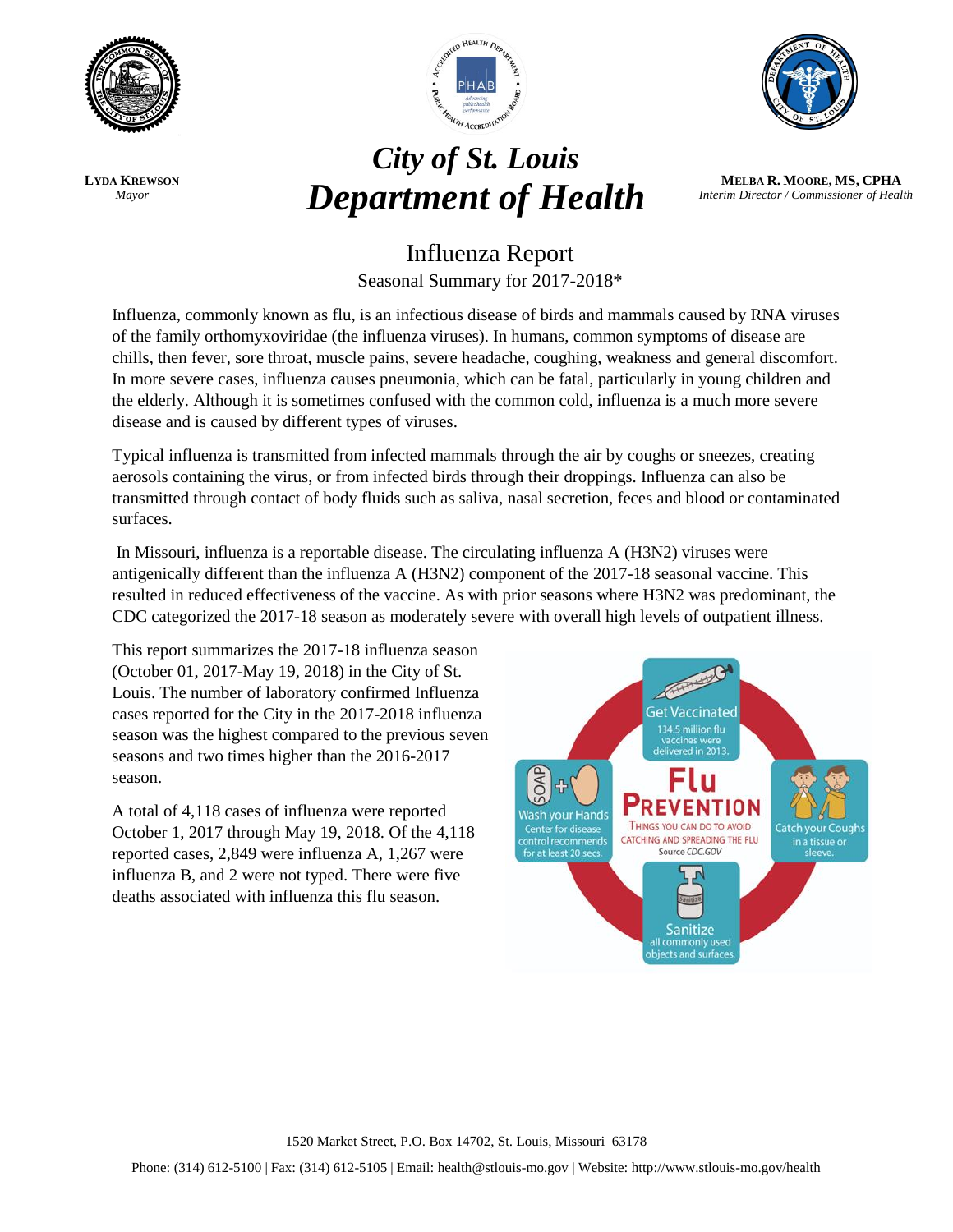

As part of routine surveillance, the City of St. Louis Department of Health utilizes a regional syndromic surveillance system to track visits for influenza-like illness for City residents and hospitals in the City. Influenza-like illness is defined as a visit with the following symptoms: fever or feeling feverish, cough, sore throat, muscle or body aches, headaches, runny or stuffed nose, fatigue or tiredness. The graph below displays laboratory confirmed cases of influenza and influenza-like illness by week.

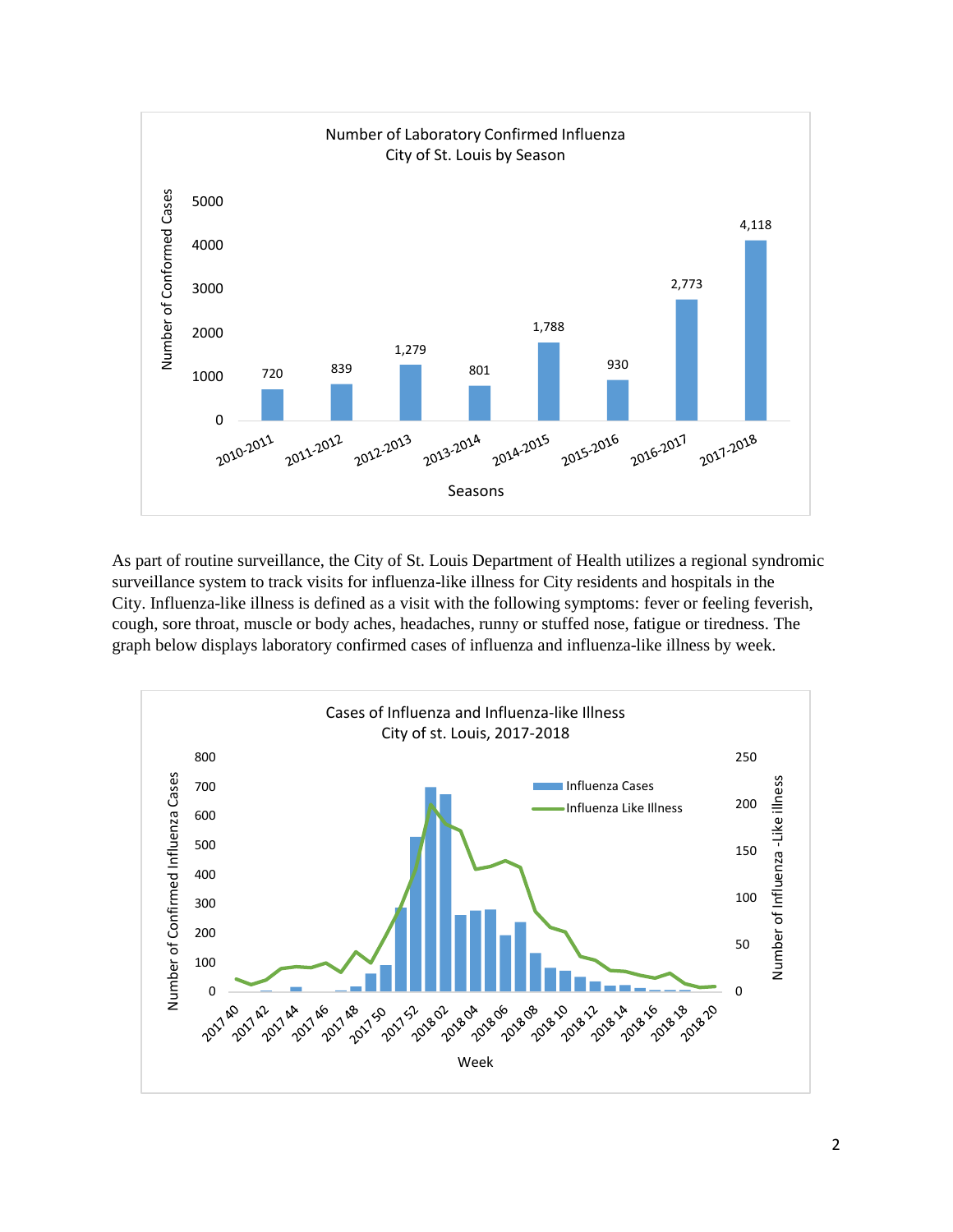In the City of St. Louis, influenza A (H3N2) viruses were the predominant strain at the beginning of the 2017-2018 season. Influenza B viruses became predominant in the later part of the season beginning with week 6 which followed the national trend.



During the 2017-18 season, St. Louis City reported the highest percentage (23%) of influenza cases in the 25-49 year age group category. The next highest percentage (20%) was in the 50-64 year age group.



Positive influenza Cases by Age Group